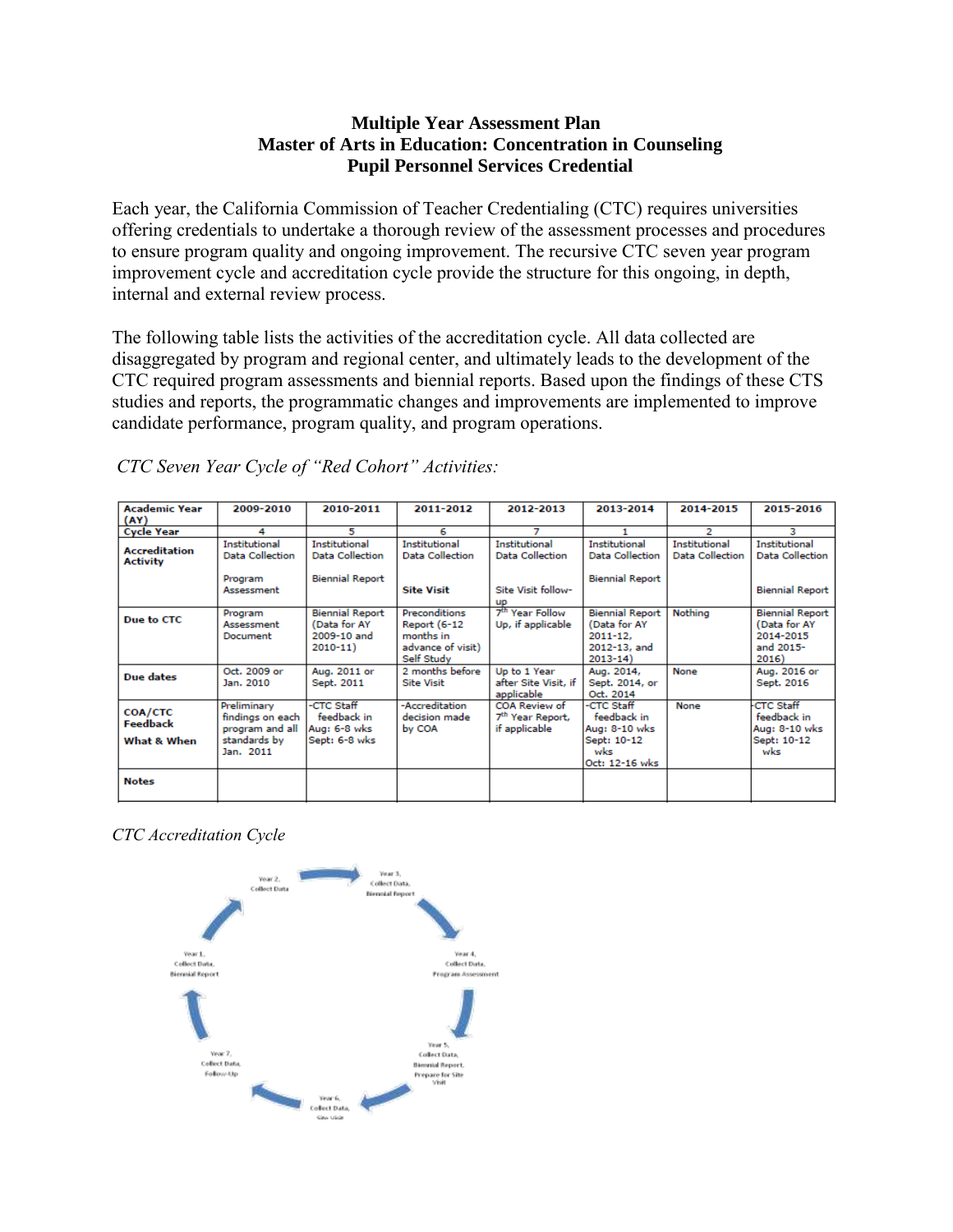#### **Assessment Activities**

## **Methods of Assessment and Criteria for Success Master of Arts in Education: Concentration in Counseling Pupil Personnel Services Credential**

Currently, assessment data is collected through internal and external sources. Focus groups representing staff, faculty, clinical supervisors, and advisory councils have worked together to discern a set of balanced assessment measures. They are listed below. Accompanying forms and rubrics are included in the appendix.

### *1. Coursework Assessments (2008)*

Using TaskStream as the primary data storage system, the program collects key assessments known as signature assignments to gauge candidates' progress throughout their course of study and ensure CTC program standards are met. Each signature assignment is evaluated using a supporting rubric. At the end of each academic year, collected data is disaggregated by regional center and analyzed with results identifying areas for program improvement. Rubrics may be found in the appendix.

- $\bullet$ **Signature Assignment: In GED** 641, candidates report on a particular cultural group present in their school district. They research the values, religious observances/holidays, learning styles, parental role in education, child rearing traditions, most appropriate ways to praise and discipline the children in school, communication styles (verbal and nonverbal), and how to best reach and teach these children. The project includes a reflection section on the most significant learning to the candidate and the application to teaching.
- **Signature Assignment: In GED 662, Counseling and Counseling Theory, candidates are provided** an overview of the school counseling profession including historical content and knowledge of social and cultural foundations. Foundational counseling theories, skills, and techniques are introduced as are stages of the counseling relationship. Purposes, types, and applications of research in counseling are introduced and the signature assignment is a research paper.
- **Signature Assignment: In GED 667A and GED 677B, Comprehensive Counseling**   $\bullet$ **and Guidance Programs: Coordination and Collaboration, candidates gain** an understanding of the development, operation, management, and ongoing evaluation of a comprehensive counseling and guidance program at the elementary, middle, and high school levels. The course describes, defines, and discusses the elements necessary for the development of an effective guidance program that includes coordination of services and collaboration with key individuals and groups including parents, administrators, teachers, and community-based organizations. Candidates use the Support Personnel and Accountability Report Card (SPARC) as their signature assignment.
- **Signature Assignment:** In GED 677, Teaching Strategies for Special Populations, candidates build on their knowledge, skills, experiences, and strategies acquired during preliminary preparation for teaching students with disabilities, students in the general education classroom who are at risk, and students who are gifted and talented. Each candidate will review and learn application principles for the statutory provisions of the Individuals with Disabilities Education Improvement Act (IDEIA), Section 504 of the